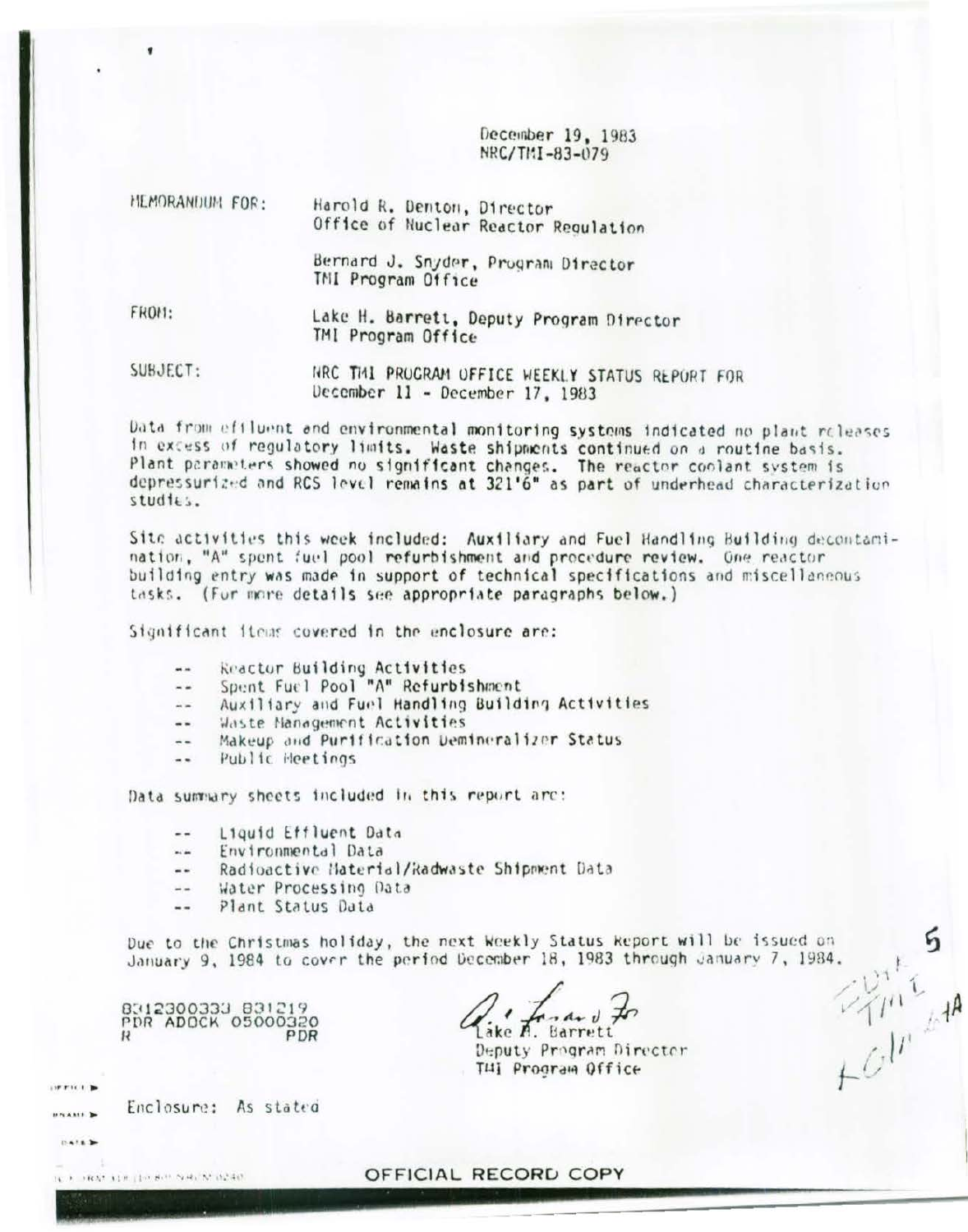INTERNAL DISTRIBUTION ED<sub>0</sub> OGC Office Directors Commissioner's Technical Assistants NRR Division Directors NRR A/D's Regional Administrators IE Division Directors TAS **EIS** TMI Pregram Office Staff (15) PHS EPA **DOE** Rl Division Directors Public Attairs, RI State Liaison, RI  $TMIPO<sub>HQ</sub> r/f$ THI SITE r/f CLNTKAL FILE NRC PDR LUCAL PDR TMI-c Project Section File

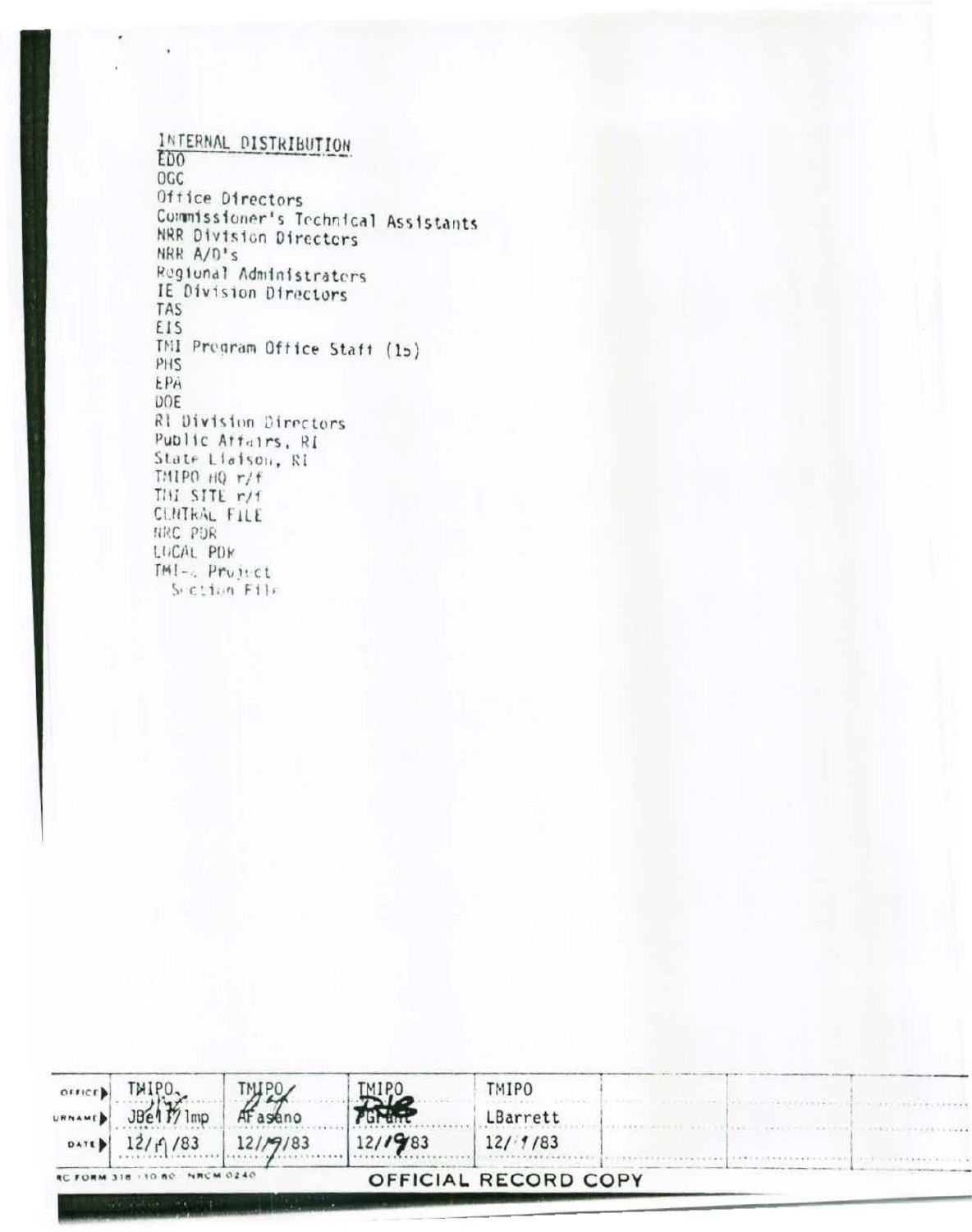#### ENCLOSURE

# REACTOR BUILDING ACTIVITIES:

I

Reactor building activities are constrained by funding limitations for the remainder of 1983. Brief, weekly entries will continue during this period to meet technical specification requirements to obtain weekly reactor coolant system water samples for boron analysis. A reactor building recovery schedule is being developed based on the projected funding which has been identified for 1984.

A Department of Energy financed project to characterize the contents of the reactor coolant drain tank has been completed. The drain tank, which received the discharge from the failed open pressurizer relief valve during the 1979 accident, was inspected internally by closed circuit television (CCTV), and the tank contents were sampled. The CCTV inspection was limited to the area immediately below the 18 inch diameter tank rupture disc penetration. A thin (millimeter range) debris layer of fine particles was identified on the bottom surface of the tank during the CCTV inspection. The tank liquid and debris were sampled and the samples are being transferred for laboratory analysis. Contact radiation levels from both the liquid and solids samples were not measurably different from the background radiation in the reactor building.

## SPENT FUEL POOL "A" REFURBISHMENT:

Decontamination of the lower tank farm is being delayed by the filter plugging problem in the SDS. Alternate filter designs are being considered. Two concrete shield slabs have been decontaminated, primed, painted and transferred for storage at the south end of the island. A third slab has been decontaminated and primed and is in the process of being painted. Five additional slabs will be removed by January 1984 before the first of the six tanks are removed from the "A" spent fuel pool.

#### AUXILIARY AND FUEL HANDLING BUILDING ACTIVITIES:

Work on the expansion of the 328 ft. elevation decontamination facility continued this week. Partial operation of the facility has begun. Full operation should occur in a few weeks following the receipt of additional equipment components. Training of personnel in the operation of the specialized equipment continued.

Decontamination activities in the auxiliary and fuel handling buildings<br>consisted of some surface scabbling and cubicle decontamination by hydrolazing. Tests of chemical foam decontamination systems were completed this week and the data obtained are being evaluated by the licensee. Decontamination activities continue at a reduced pace due to funding limitations.

#### WASTE MANAGEMENT ACTIVITIES:

On Friday, December 16, 1983, spent EPICOR liner K-9 was re-packaged to meet regulatory criteria and shipped to the Hanford Burial site for disposal. Liner K-9 was previously removed from a waste shipment scheduled on December 8, 1983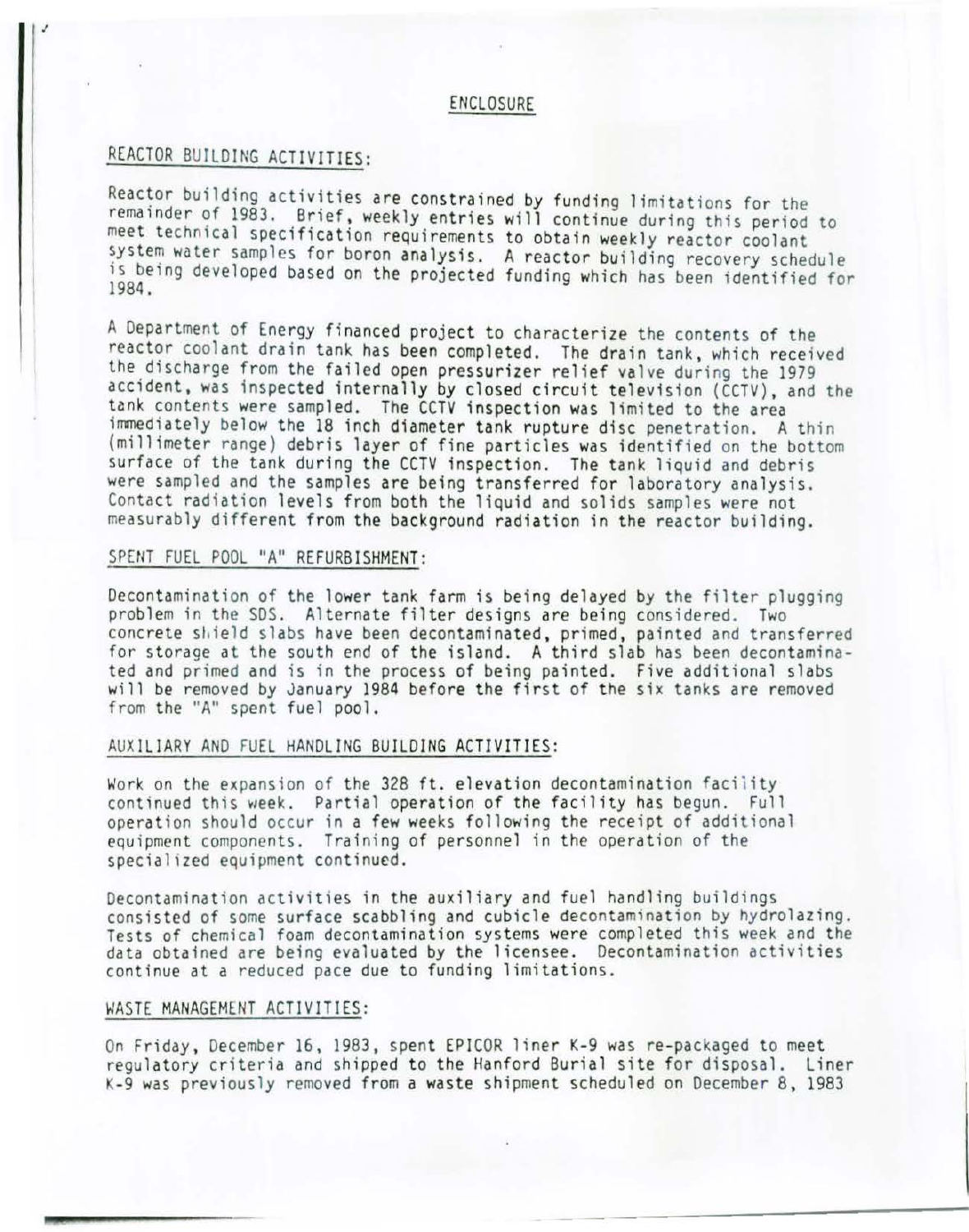when the NRC staff determined that the dose rate at contact exceeded the regulatory limit. A notice of violation is being issued to GPU Nuclear by the NRC regarding this finding.

As of December 16, 1983, all EPICOR demineralizers meeting present disposal<br>criteria and that would exceed class A criteria (10 CFR 61, effective December 27, 1983) have been shipped for disposal. (See Appendix 3, Shipments)

# MAKEUP AND PURIFICATION DEMINERALIZER STATUS:

Preparations continued for the removal of the radioactive resins from the AFHB makeup and purification demineralizers (Mu '-1A and 1B). The next phases of the removal program are sampling of the "A" demineralizer followed by chemical elution of the radioactive cesium-137 from the resin material. A safety evaluation report covering the resin sampling is under review by the NRC/TMIPO staff.

Mockup training of GPU personnel will be conducted within the next two weeks in prepara tion for the resin sampling. The steps in the resin sampling include the addition of water, nitrogen sparging, and the withdrawing of a sample from the 'A' demineralizer resin bed. The actual resin sampling will not be performed until January 1984.

Process equipment for elution of cesium from the resin is being fabricated.<br>Delivery of the equipment has been delayed by about two weeks because of a design change requiring additional seal welding of pipe joints. Delivery is expected by mid-February. The actual cesium elution is not scheduled until the second quarter of 1984 .

#### PUBLIC MEETINGS:

- 1. On January 10, 1984, Lake Barrett will meet with the Concerned Mothers of Middletown to discuss TMI related issues.
- 2. On January 12, 1984, the Three Mile Island Unit 2 Advisory Panel will meet from 7:00 PM to 10:00 PM in the Holiday Inn, 23 South Second Street, Harrisburg, Pennsylvania. The meeting will be open to the public. The major topic for the meeting will be 1984 funding of the Unit 2 recovery program. Persons that have questions pertaining to the TMI-2 cleanup that would like to have them considered or addressed by the Advisory Panel and persons desiring the opportunity to speak before the Advisory Panel on TMI-2 cleanup related items are asked to contact, in writing, Mr. Joel Roth, 4705 Carlisle Pike, Mechanicsburg, Pennsylvania 17055.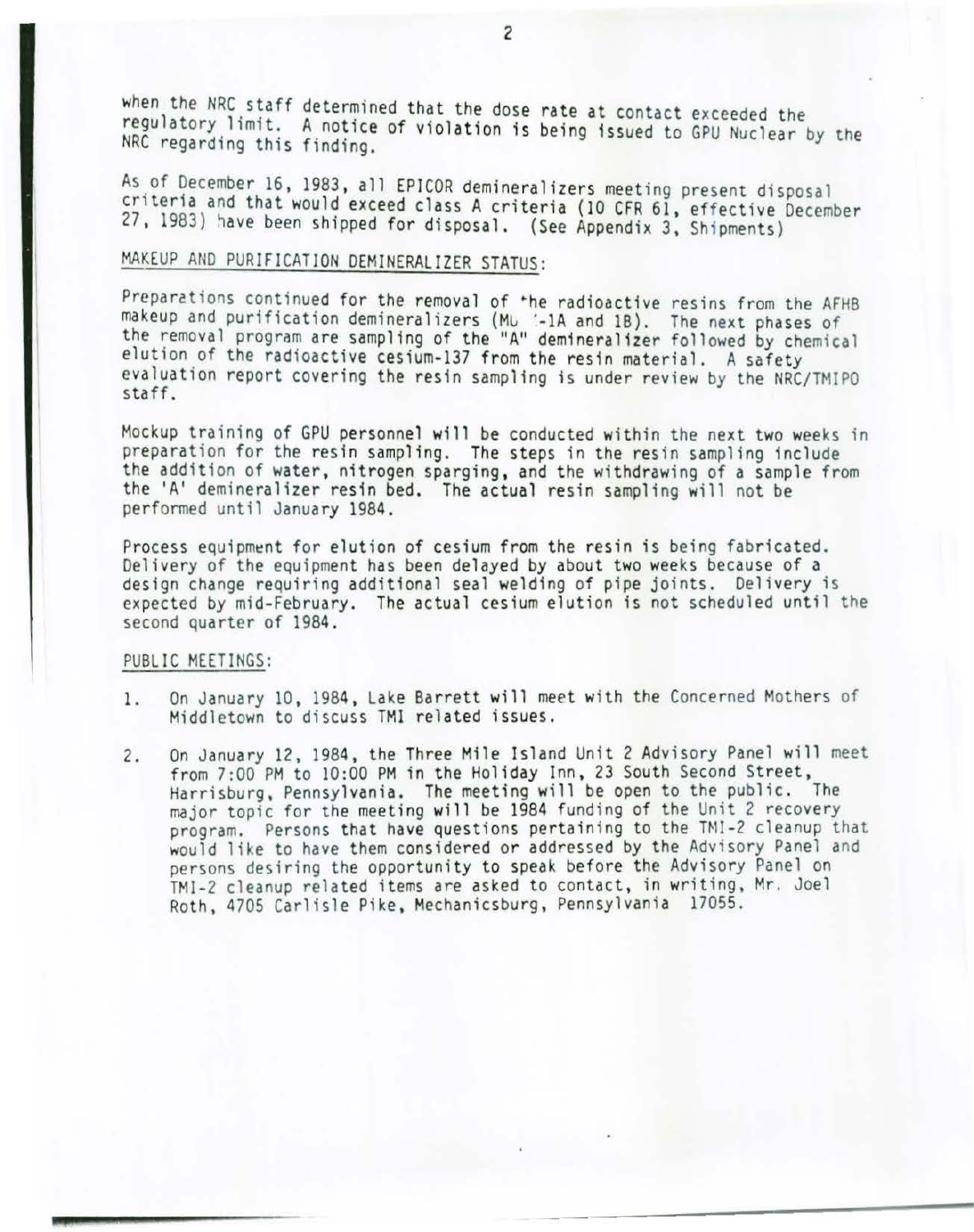.·

## LIQUID EFFLUENT DATA

## GPU Nuclear

Based on sampling and monitoring, liquid effluents from the TMI site released to the Susquehanna River were determined to be within regulatory limits and in accordance with NRC requirements and the City of Lancaster Agreement.

During the period December 9, 1983 through December 15, 1983 no liquid effluent releases were made from individual sources within Unit 2.

## Environmental Protection Agency

Lancaster Water Samples: 7 samples Period Covered: November 27 - December 3, 1983 Results: Gamma Scan Negative TMI Water Samples: 5 samples Period Covered: November 26 - December 2, 1983 Results: Gamma Scan Negative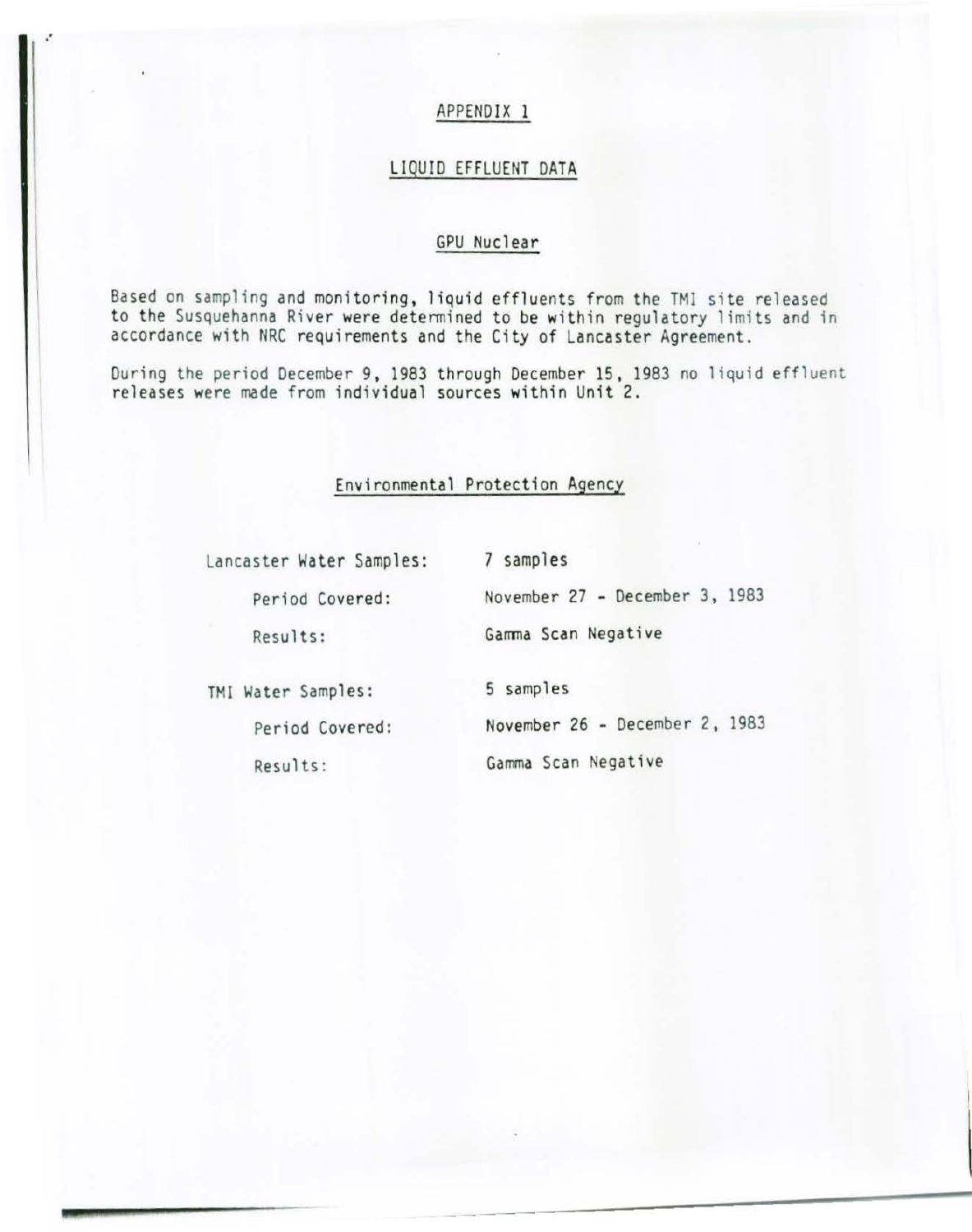#### ENVIRONMENTAL DATA

### EPA Environmental Data

- The EPA Middletown Office has not rece ived the environmental Kr-85 w. analytical results for the samples which were taken subsequent to November 23, 1983 from the EPA's Counting Laboratory at Las Vegas, Nevada. These results will be included in a subsequent report.
- No radiation above normally occurring background levels was detected in  $\cdots$ any of the samples collected from the EPA's air and gamma rate networks during the period from December 6, 1983 through December 13, 1983.

### NRC Environmental Data

Results from the NRC continuous air sampler monitoring of the TMI site environment are as follows:

| Sample   | Period                               | $1 - 131$<br>(uCi/cc) | $Cs - 137$<br>(uCi/cc) |
|----------|--------------------------------------|-----------------------|------------------------|
| $HP-397$ | December 7, 1983 - December 14, 1983 | $<8.0 E-14$           | $< 8.0 E - 14$         |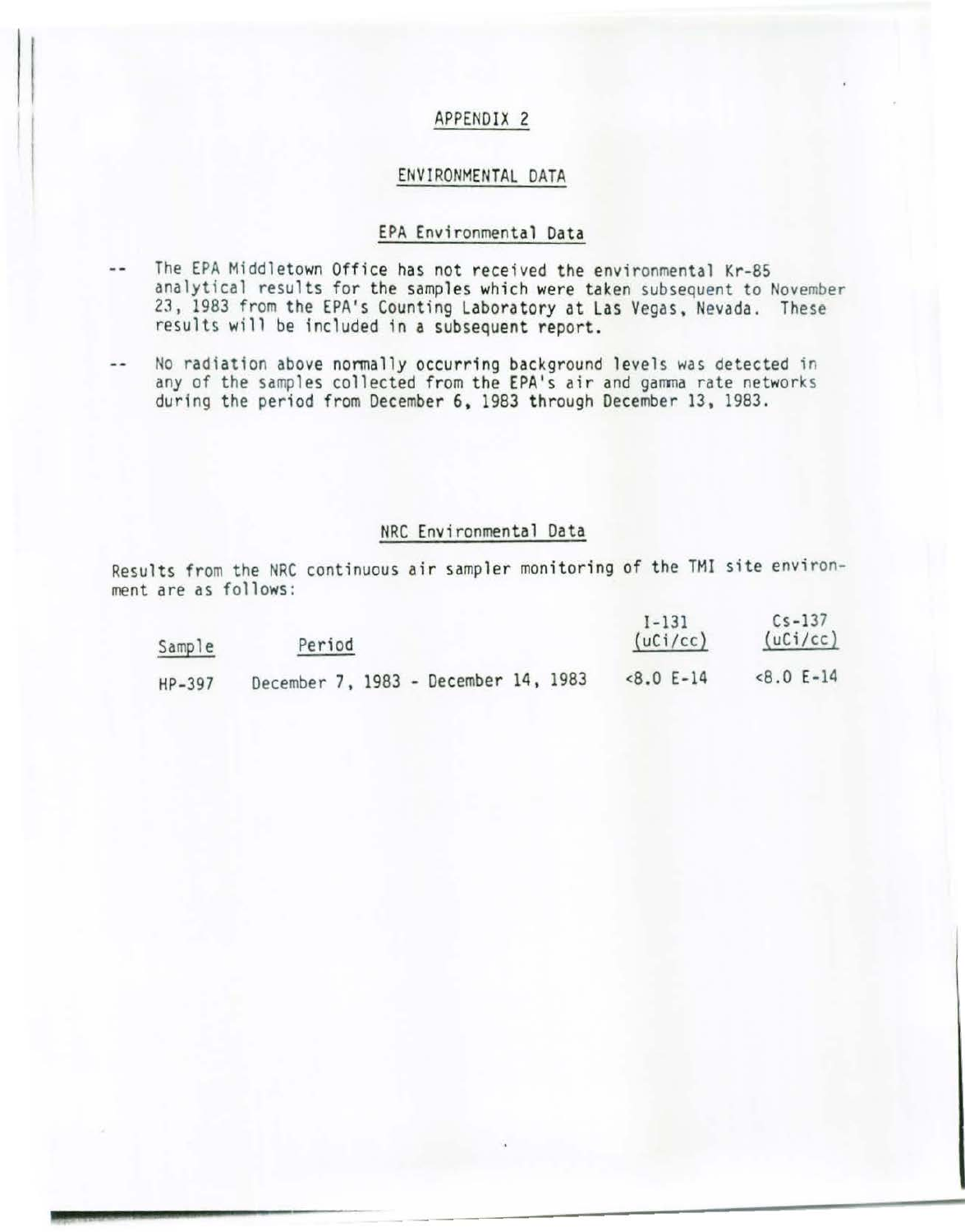### RAD IOACTIVE MATERIALS/RADWASTE SHIPMENT DATA

- On December 14, 1983, two CNSI 21-300 Type A casks containing EPICOR II  $-1$ liners F-27 and F-28 were shipped to U.S. Ecology, Hanford Burial Site, Richland, Washington.
- On December 14, 1983, a NU PAC 14/190 M Type A cask containing mechanical  $\frac{1}{2}$ filters from TMI-1 was shipped to U.S. Ecology , Hanford Burial Site, Richland, Washington.
- On December 14, 1983, two HN-100 Type A casks containing EPICOR II liners  $\sim$   $\sim$ F-24 and K-6 were shipped to U.S. Ecology, Hanford Burial Site, Richland, Washington.
- On December 14 , 1983, two steel liners containing solidified evaporator  $-$ bottoms from TMI-1 were shipped to U.S. Ecology, Hanford Burial Site, Richland, Washington.
- On December 16, 1983, 92 drums of contaminated laundry from TMI-1 and  $-1$ TMI-2 were shipped to Interstate Uniform Service, New Kensington,<br>Pennsylvania.
- On December 16, 1983, a CNSI 21-300 Type A cask containing EP ICOR II liner  $- -$ F-47 was shipped to U.S. Ecology, Hanford Burial Site, Richland, Washington.
- On December 16, 1983, 48 drums of compacted trash, 2 steel boxes of  $-$ non-compacted trash, and EPICOR liner K-9 were shipped to U.S. Ecology, Hanford Burial Site, Richland, Washington.
- On December 16, 1983, two liquid samples from the waste evaporator  $-1$ condensate storage tank and the reactor coolant system were shipped to Teledyne Isotopes, Westwood, New Jersey .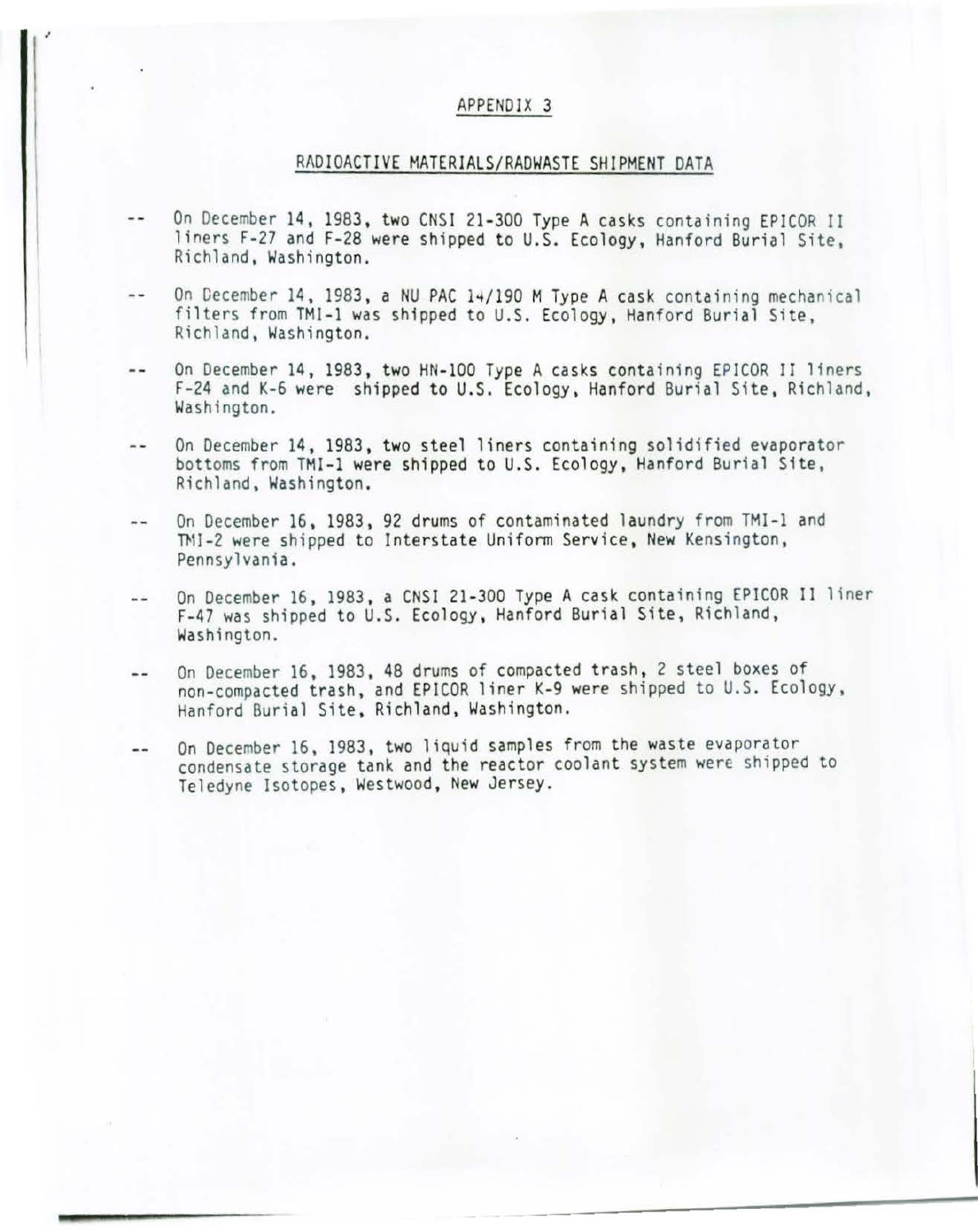# WATER PROCESSING DATA

# Submerged Demineralizer System (SDS)

SDS was shutdown during the week.

# EPICOR II

EPICOR was shutdown during the week.